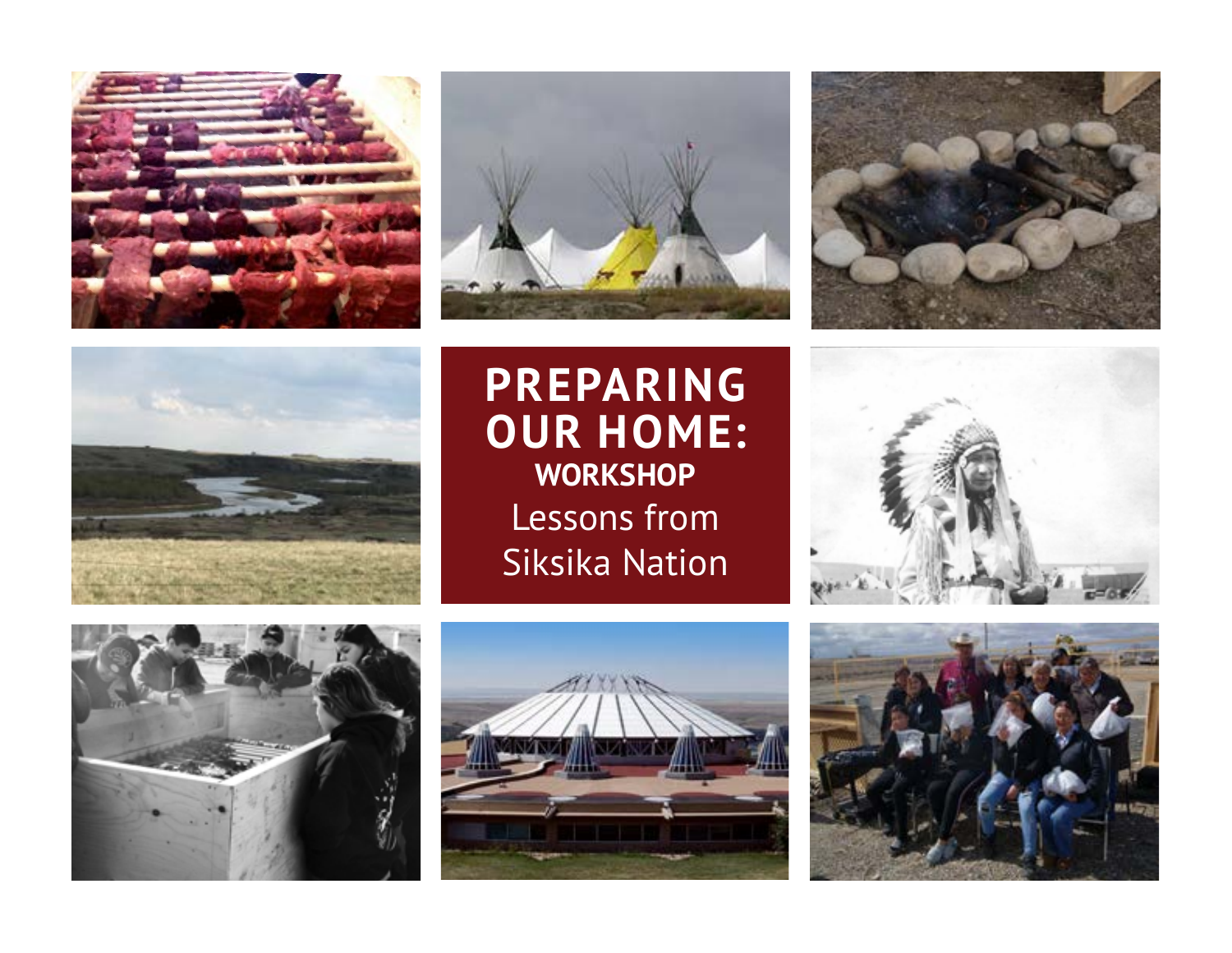| Introduction                                    |    |  |
|-------------------------------------------------|----|--|
| Enabling indigenous youth as                    |    |  |
| emergency preparedness leaders                  | 4  |  |
|                                                 |    |  |
| What is Preparing Our Home?                     | 6  |  |
|                                                 |    |  |
| Day One                                         |    |  |
| Outcomes/Objectives                             | 7  |  |
| Preparing Our Home: Siksika Way                 |    |  |
|                                                 |    |  |
| Day Two                                         |    |  |
| Review of homework "Identify risks and hazards  |    |  |
| at home, yard and community Risk versus Hazard" | 10 |  |
|                                                 |    |  |
| Day Three                                       |    |  |
| Preparing meat                                  | 12 |  |
|                                                 |    |  |
| Day Four                                        |    |  |
| <b>Smoking Meat</b>                             | 13 |  |
|                                                 |    |  |



Preparing our Home is a community-based resilience planning program. The program enables Indigenous youth to reach their potential in becoming emergency preparedness leaders in their communities.

preparingourhome.ca





# **CONTENTS**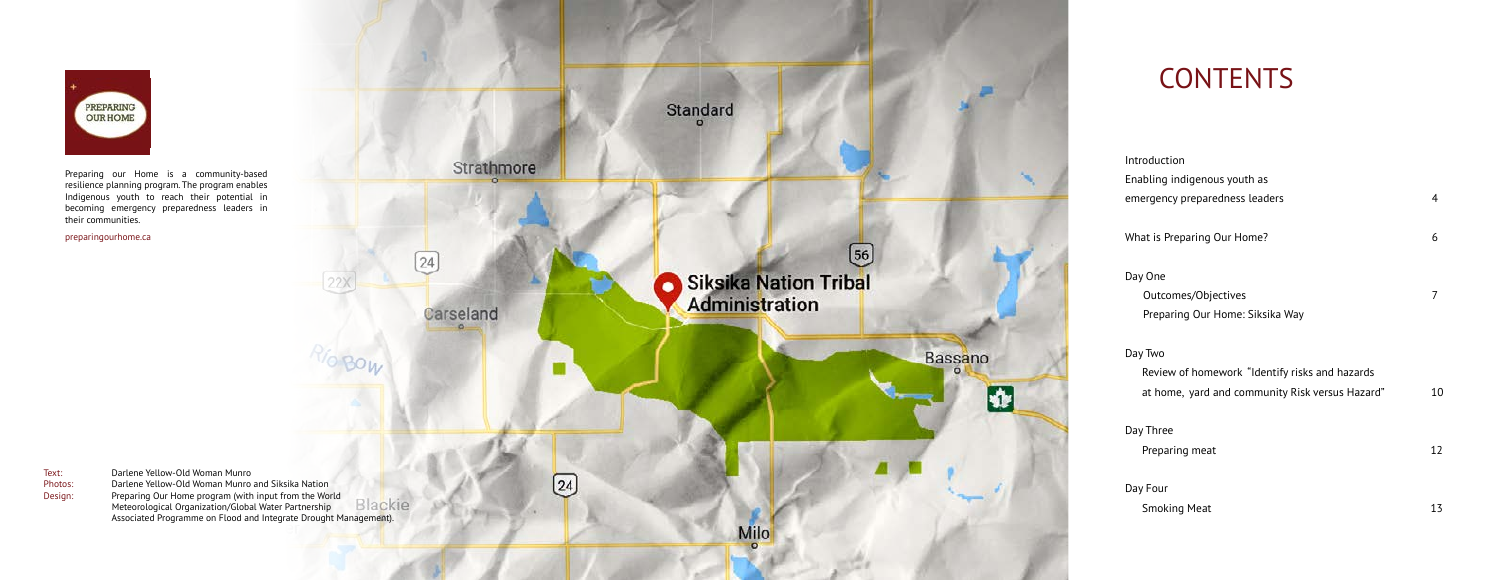

# PREPARING OUR HOME **WORKSHOP** "E N A B L I N G I N D I G E N O U S YO U T H AS EMERGENCY PREPAREDNESS LEADERS" APRIL 8 -11, 2019

The Siksika refer to themselves as Niitsitapi or "the Real People." This is because they are equal partners to the universe with all the other Beings. Many Stories and legends have been passed down through generations about Creation and the early days.

The Blackfoot Confederacy, up until midway through the 1800's controlled a vast area in the Northeastern Plains. This area reached from the North Saskatchewan River in present-day Alberta, extending all the way to the upper Missouri River in Montana. The Blackfoot Holding were flanked on the western side by the Rocky Mountains. The tribes of the Blackfoot Confederacy, Siksika, Piikani, and Kainawa.

## **SIKSIKA**

## **THE BLACKFOOT CONFEDERACY**

We share a common language and culture. The Siksika are a unique First Nation unto themselves, with a cultural identify that is distinct from Siksika Nation is located 110 either the Kainai or the Piikani clans.

- 
- 
- 
- which includes Recreational services (which has recently been moved to Siksika Health Services)
- Blackfoot Crossing Historical Park
- Siksika Resource Development Limited



Like most Plains tribes, the Blackfeet were nomadic and lived in buffaloskin tipis that could be moved easily. They had no interest in arts, such as pottery or basketry, nor in agriculture. Instead, they depended almost entirely on the buffalo and moved wherever the buffalo went. They used buffalo for their food, clothing, shelter, and equipment.



# **CLANS**

We have three main clans: The Kainai (Many Leaders, also called the Blood); The Piikani (including Amsskaapipikani in Montana and Apatohsipiikani in southern Alberta also called Peigan); The Siksika (Blackfoot, also called northern Blackfoot). Buffalo meat was either dried for The Nation provides a range of health, winter or used fresh. The Blackfeet also social, learning, recreational service occasionally hunted other game, such and economic development to Nation as deer, moose, and elk. The women members through: the foraged the Plains and supplemented their diet with whatever berries, roots, and plants they could find. When the women were not foraging, they spent most of their time tanning the hides, a difficult and time-consuming task. The women also constructed and erected the tipis and did the cooking. • Siksika Health Services • Siksika Family and Child Services • Siksika Board of Education • Community Support Services

kilometers east of Calgary. The Nation covers a large geographic area (71,087.5 hectares). The Bow River runs through the length of the Reserve. The population of the Siksika Nation was 7,497, approximately 4,095 live on the Reserve according to 2018 membership. Nation members speak English and Blackfoot, and both languages are considered in service provision.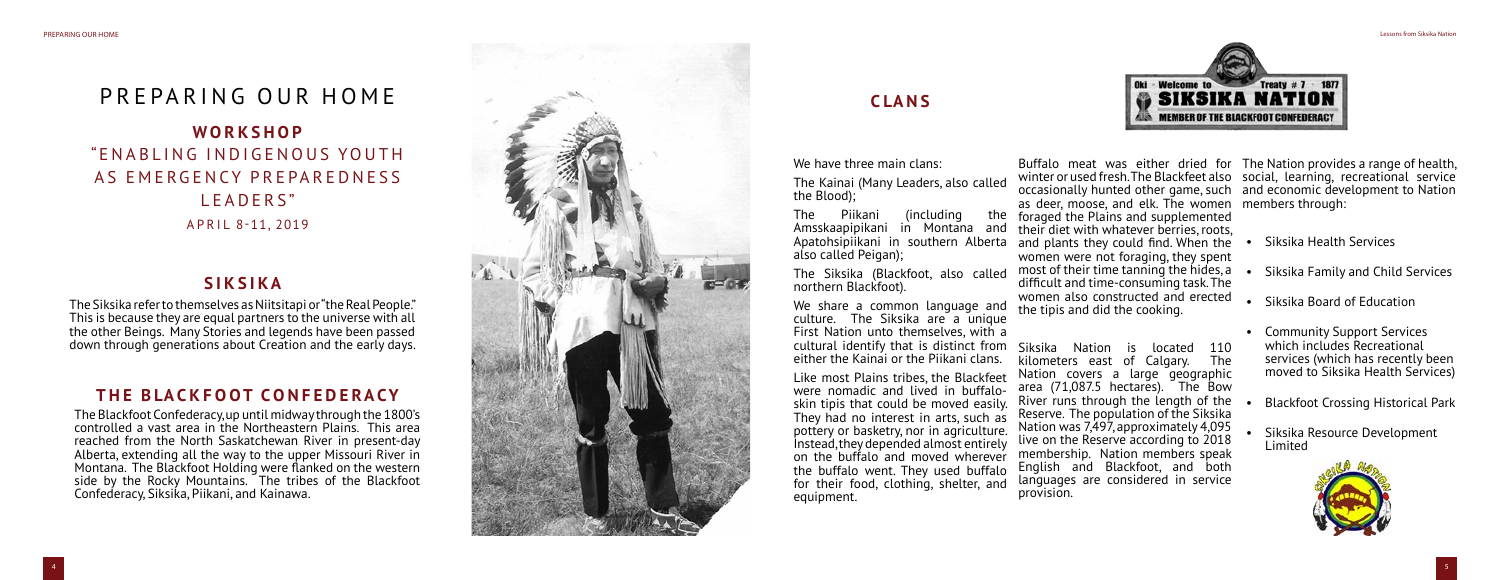

### WHAT IS PREPARING OUR HOME?"

Preparing Our Home is a community-based program. The overarching goal of the Preparing Our Home workshop was to build the capacity of Siksika Nation Youth for the mobilization of Preparing Our Home across phases of Emergency Management such as Preparedness, Response and Recovery. The program is in line with Siksika Nation's Mission Statement "Of Nurturing the Growth, Independence, Well-being of our Siksika Culture and Way of Life".

The workshop engaged youth with experienced instructors and Elders to enhance culturally informed community preparedness through actionable outcomes. The Elders have a wealth of traditional knowledge and experience to teach and share with the youth.  $6 - 9$  Youth from the Siksika Outreach School participated in the workshop. Preparing Our Home workshop also involved Land Management, Councillor Eldon Weasel Child, Education Department, the Principal and staff of the Siksika Outreach School.

The Preparing Our Home workshop is a true demonstration of "Truth and Reconciliation" as it provides an opportunity to share community stories and experiences and look collectively for solutions to address challenges that we face today and into the future by reclaiming our strength from our ancestors.

# **DAY ONE**

## O U T C O M E S / O B J E C T I V E S

- 1. The youth will gain knowledge on how to prepare your home in the event of a natural disaster.
- 2. The youth will gain knowledge and awareness of risks and hazards within their school area, home and surrounding community and will have the knowledge to share with other youth.
- 3. The youth will gain knowledge regarding natural disasters that have occurred within Siksika from the Elders.
- 4. Cultural teachings from the elders regarding the importance of making non-perishable traditional foods to ensure they have a food supply in the event of a natural disaster.
- 5. The youth will gain knowledge on how to make smoked meat.
- 6. The youth will be the next generation of Indigenous "Community Resilience Leaders."

The youth participated in the mapping exercise identifying risks and hazards. The mapping exercise commenced with drawing a map from the Siksika Outreach School to the Ittasinno'p Food Bank. Once the map was completed the youth commenced with identifying and mapping hazards and risks.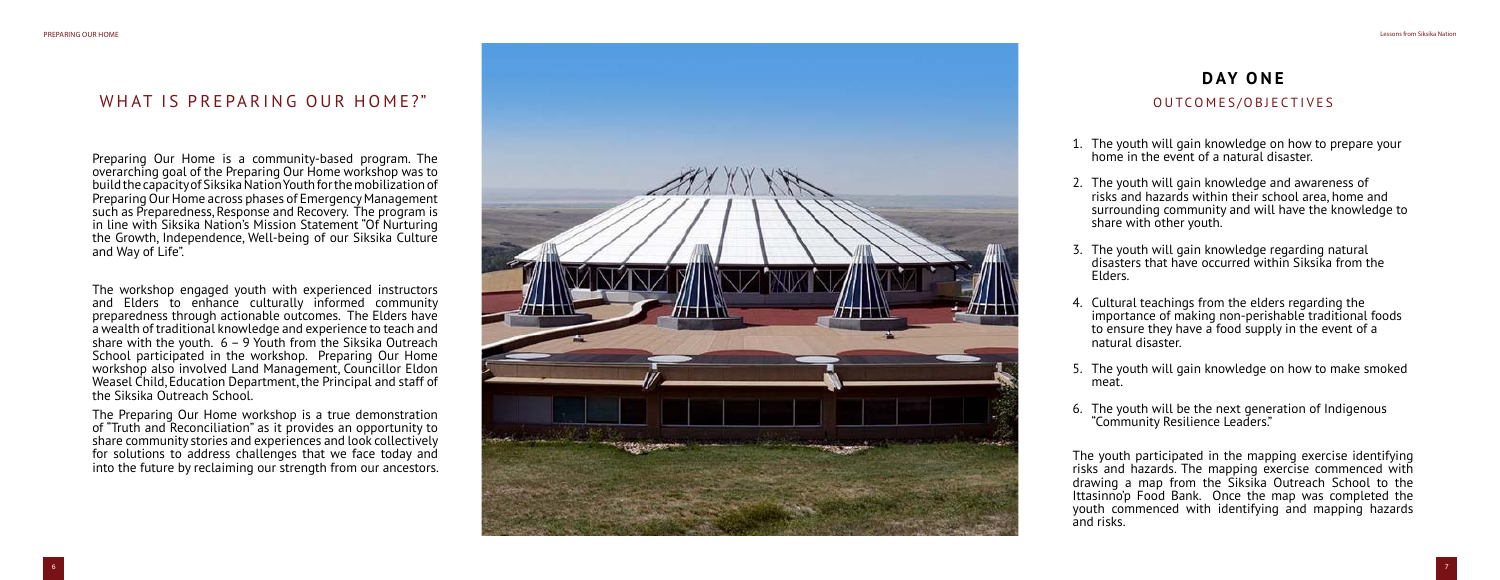# PREPARING OUR HOME: SIKSIKA WAY

- **Ispommitta** The traditional way to help out, assist our family, friends and neighbors is the traditional Siksika Way of Life.
- **Sopoksistotsi** To have knowledge about an activity through one's experience.
- **iiyika'kimaa** To try hard to learn, is a word of encouragement used to tell each one to do the best we can at each task.
- **Ittasinno'p** Historically referred to as a place where food rations were given out to community members.





The youth also learned today that the Ittasinno'p Food Bank plays a huge role in addressing the issue of hunger and food insecurity. Emergency food hampers are provided to individuals, families and especially families with children who are in need of food. They had an opportunity to tour the warehouse to see the food is given to Siksika community members.

Once they completed the mapping, we walked around the Food Bank and area to identify risks and hazards. Once the walk around was completed we reviewed the map to verify if all risk and hazards were identified on the map.

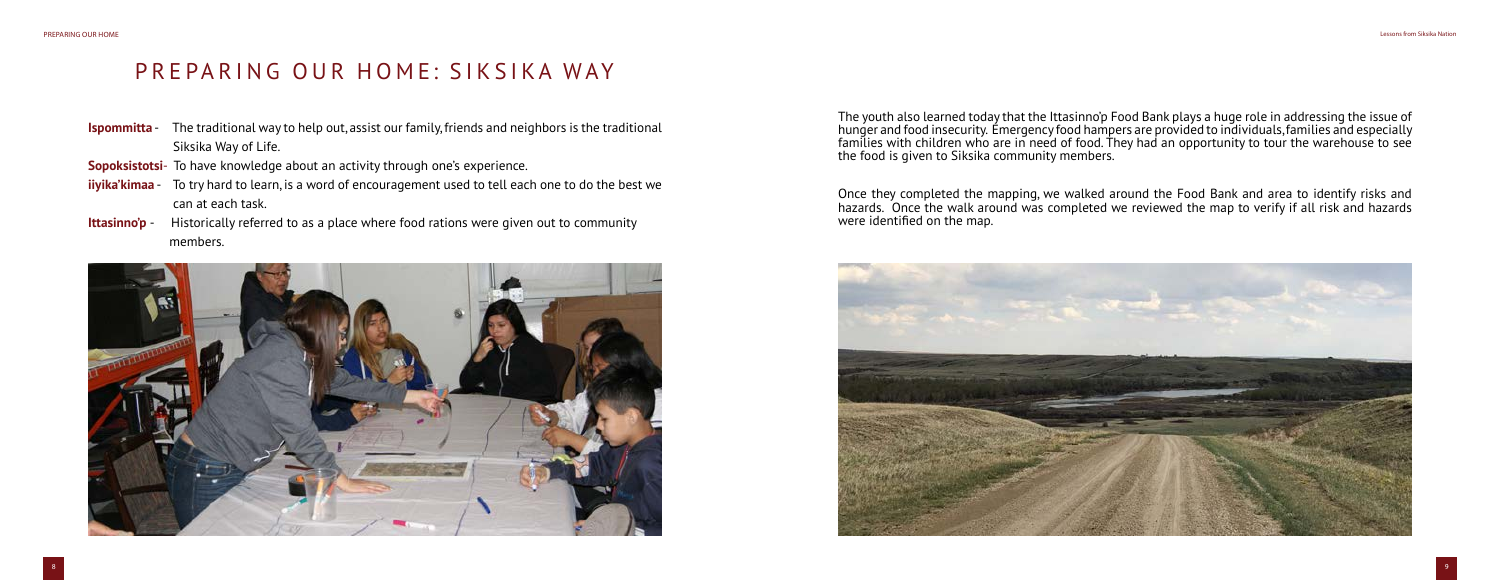# REVIEW OF HOMEWORK "I D E N T I F Y R I S K S A N D H A Z A R D S AT HOME, YARD AND COMMUNITY."

# **DAY TWO**

Youth identified the following risks and hazards that were present at their home, yard and community:

Laundry soap, hot stove, furnaces, microwave (dangerous to put metal or aluminum foil in microwave), laundry soap pods, pipes exposed in yard, nails, swords/knives, electrical outlets, electric saws – blades, old washer/dryer, old fridges, candles, bleach, medication, hot water, matches, carbon monoxide, glass, dogs, plastic grocery bags, barbed wire fence, old cars, and gopher holes.

### **Save the Children**

(Lewis Archer and Carmen Barrientos Martinez)

Presented and overview of services they provide when there is a disaster. Informed the youth Save the Children were present in the Siksika community during and after the 2013 flood. A different group of their staff from Save the Children worked closely with Dancing Deer Disaster Recovery Centre (Team) in the provision of programs for the youth affected by the 2013 flood. They also informed the group that it is Save The Children's 100th Birthday.

#### 7. **One thing you can do to help children in ergency?**

**Response:** teach the kids about e routes, bring the child with me, reassure them, get them out ation.

as someone helped to make you feel  **better in a hard situation? Response:** distracting me, walk it off, ct (physical ie. hug)

hildren and their mom and dad are ng home from school.

crashes into one of the children.

ild is crying and bleeding on the The mom/dad rush to pick up the All the bystanders rush to do the

while, the second child sits alone and to cry.

ider comes in.

Lewis and Carmen assisted by involving the youth in mock disaster scenarios:

| Scenario # 1 "What would you do if there is a flood,<br>storms, tornado, etc."? |                                                                                                                                                                                                                                                                                                                            | 6. | How are e<br>children?<br><b>Youth Res</b>     |  |
|---------------------------------------------------------------------------------|----------------------------------------------------------------------------------------------------------------------------------------------------------------------------------------------------------------------------------------------------------------------------------------------------------------------------|----|------------------------------------------------|--|
| 1.                                                                              | How would you be feeling?                                                                                                                                                                                                                                                                                                  | 7. | <b>One thing</b><br>an emerge                  |  |
|                                                                                 | <b>Youth Response</b> - scared, anxious, worried.                                                                                                                                                                                                                                                                          |    | <b>Youth Res</b>                               |  |
| 2.                                                                              | Worries? Youth Response - belongings, homes,<br>animals, stuffies, family and friends.                                                                                                                                                                                                                                     |    | escape ro<br>try to reas<br>of situatio        |  |
| 3.                                                                              | <b>There is a flood outside</b> – what would you<br>do?                                                                                                                                                                                                                                                                    | 8. | <b>How has s</b>                               |  |
|                                                                                 | <b>Youth responses:</b> Gather supplies, find first<br>aid kit, check windows, make sure everyoneis<br>safe, grab all my toys, follow my mom, cry, look<br>for food, find a safe place.                                                                                                                                    |    | better in a<br><b>Youth Res</b><br>contact (p  |  |
| 4.                                                                              | How would a 5 year old react/feel?                                                                                                                                                                                                                                                                                         |    | Scenario #2                                    |  |
|                                                                                 | <b>Youth responses:</b> Cry, hide, cling, look for<br>adult.                                                                                                                                                                                                                                                               | 1. | Two child<br>walking h                         |  |
| 5.                                                                              | All things in which children are different from<br>adults are:                                                                                                                                                                                                                                                             | 2. | A car cras                                     |  |
|                                                                                 | Youth responses: children respond with<br>emotions before thinking it through, children<br>are smaller than adults, don't have same<br>strength as adults, children have to depend<br>on adults most of the time, don't have the<br>same knowledge of natural disasters as<br>adults, adults reassure them that everything | 3. | The child<br>floor. The<br>child. All<br>same. |  |
|                                                                                 |                                                                                                                                                                                                                                                                                                                            | 4. | Meanwhil<br>starts to o                        |  |
|                                                                                 | will be okay.                                                                                                                                                                                                                                                                                                              | 5. | First aider                                    |  |

**In all emergencies more dangerous for Response:** medication, panic, hide.

#### **What do you need to do to be effective in a scenario as outlined above?**

#### **Responses from Youth:**

Be a good listener, observant, provide practical assistance, referral, look for signs of distress, caring, patient, calm, cause hurt to themselves or others, panic attacks, loss of loved one or injury.

### **STEPS**

- 1. Look is it safe? Distress? Basic needs, weather, bystanders traumatized.
- 2. Listen body language & verbal
- 3. Ask open questions for example: What happened?
- 4. Link to necessary supports, for example: police, church, social worker

### **Sharing Circle - How do we get other youth involved?**

Astokomii Smith: "I became involved with the Preparing Our Home Program, my first involvement was at a conference in Montreal regarding disasters. There was a youth section of the conference which I attended and participated in. I also had the opportunity to attend the Preparing Our Home Workshop in Osoyoos, B.C. As a result of the knowledge that I have gained, I am here this week because it is important to be prepared and gain and share knowledge regarding preparing our home".

#### **Responses from Youth:**

Youth can get involved in picking up garbage, start recycling, bigger youth group workshops, address youth mental health, more information regarding addictions, hands on traditional teachings such as smoking meat, elders teach our language as we do hands on teachings.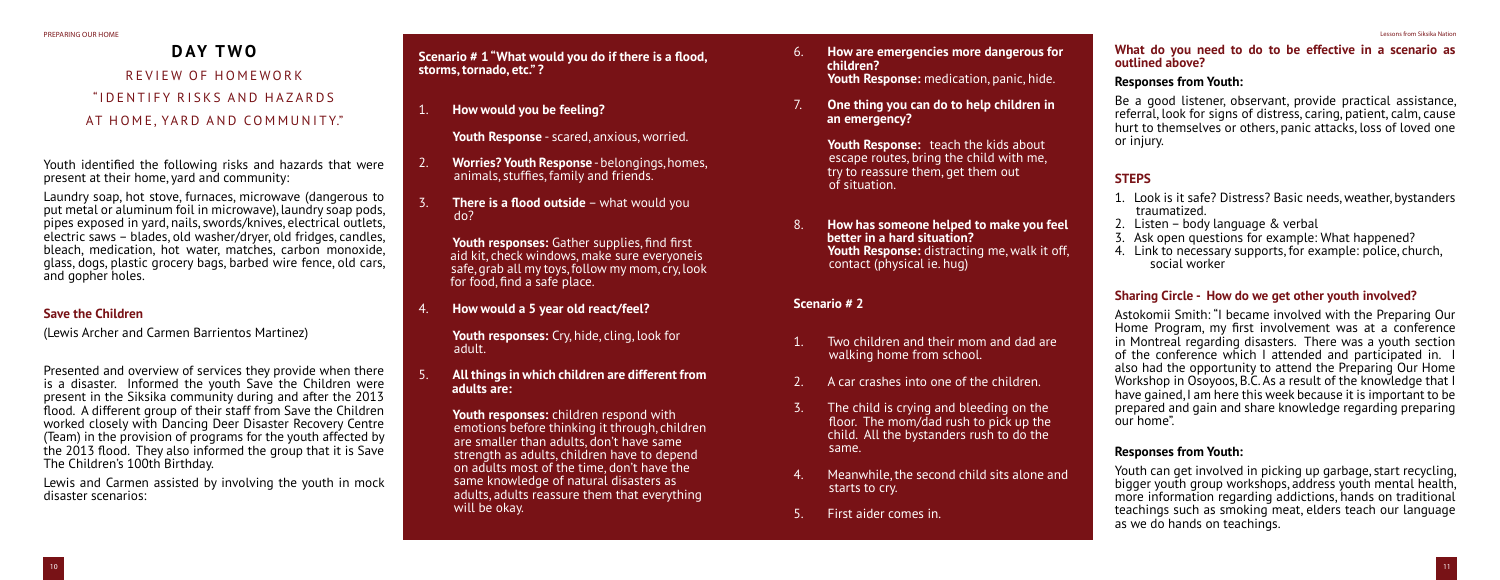# **DAY THREE** PREPARING MEAT

The elders shared stories of how they learned how to prepare meat before smoking the meat. Pictures are worth a thousand words. The elders teaching the youth how to cut and prepare meat.

Lewis and Carmen from Save the Children also participated in the cutting and preparing of meat.

# **DAY FOUR** SMOKING MEAT

What a wonderful day of sharing stories of how the Elders learned how to cut and prepare meat for smoking, the Elders also spoke Blackfoot and encouraged the students to repeat the Blackfoot Word as it related to preparing and cutting the meat. The Elders explained that they learned by listening and their parents spoke Blackfoot at home and that is how they learned as well. If they were unsure about what a Blackfoot word meant, they would ask their mother what it meant. There was much laughter and many questions from the youth regarding our culture and preparing smoked meat. The youth expressed the need to do more hands on teachings, the youth expressed that by participating and actually preparing the meat was more meaningful and educational then reading about how to prepare smoked meat. What they have learned today has given them the knowledge and experience to be able to prepare smoked meat. The elders, shared stories of their father and brothers hunting Deer and how they prepared the deer meat, snaring rabbits, tanning hides and how our community is losing our language. They stressed the importance of learning our Siksika language and Siksika Way Of Life.





The Elders they guided the youth to hang the meat in the smoker. Now they must wait patiently as the meat smokes, in the meantime they must keep an eye on the fire, while a traditional lunch is prepared and more stories and questions from the youth. The Elders informed the youth that their parents would tell stories while they helped their parents with smoking meat and that is how they learned the history, Blackfoot legends, language and patience and so much more.

Today the Elders taught the youth how to start a fire and to always have a lighter or matches you never know when you may be stranded somewhere and may need a fire to keep warm and cook. The Elders demonstrated a scenario we are affected by a disaster we do not have paper to start a fire. The instructed 2-3 youth to get some dry grass, small twigs and dry wood, they provided guidance to 2-3 youth to dig the fire pit and prepare the pit to start a fire. The Elders then demonstrated how to start the fire using the resources that were available ie. Dry grass, twigs and wood. They were then told to watch the fire and the Elders will let them know when it is just right to position the smoker over the fire pit and start smoking the meat.

During the break and waiting for lunch, the youth had the opportunity to look at video from a drone's view and reviewed the map and identified any hazards and risks they may have missed from just walking around their school yard and the walk through the Ittasinno'p Food Bank area.

The youth and Elders enjoyed then enjoyed the lunch of meat cooked over an open fire, potato salad, bannock and fry bread. After waiting all afternoon and checking and turning the meat as instructed the day ended. The Elders then explained that the youth would have to continue to dry the meat at home and informed them of how the meat should feel when it is dry and ready to store. The youth then assisted with clean up and ensuring the fire was extinguished properly. Each student went home with their smoked meat.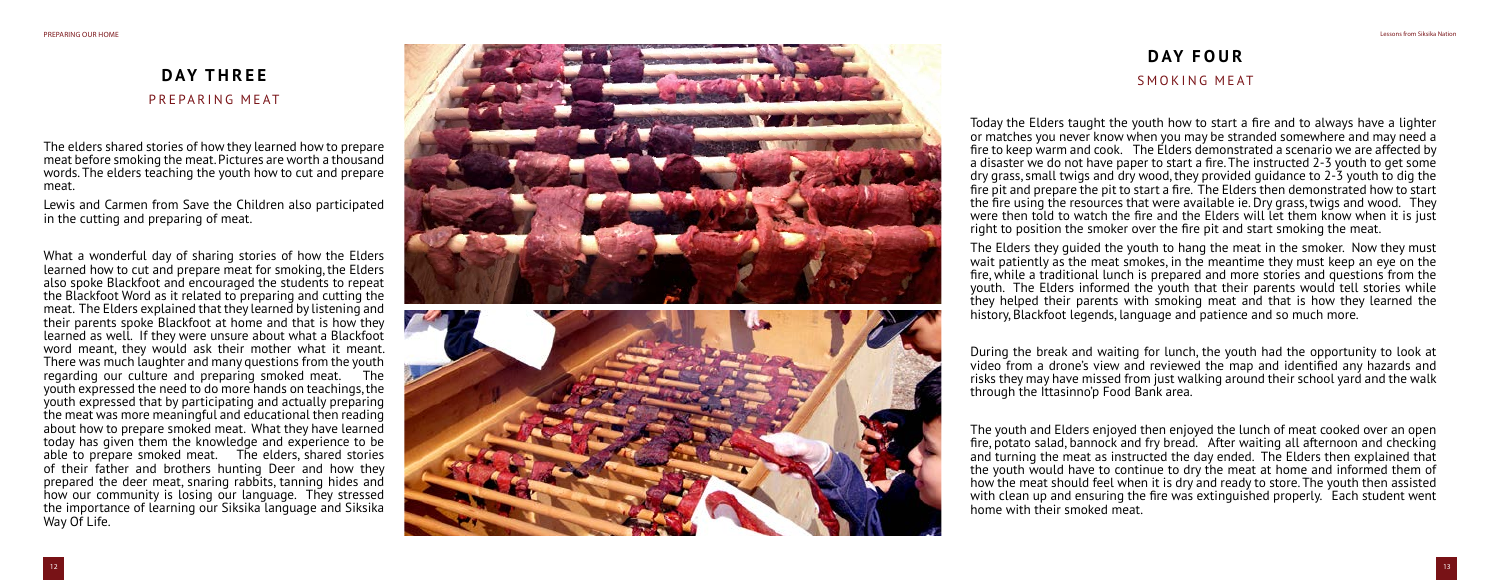

 Betty, Joan and Karen thank you for sharing your knowledge, meat cutting expertise and stories with the youth.

Thank you! To Siksika Outreach School Principal Mr. Bruce Dobbins, Colleen Sitting Eagle, Calvin Smith, Astokomii Smith, Save The Children (Lewis and Carmen) and Cody Munro for your assistance with the workshop. Thank you, Coleen for preparing the Certificates for the youth who attended the workshop.

Councillor Eldon Weasel Child encouraged and thanked the Elders for taking the time to teach our youth our cultural ways. The youth shared some of the smoked meat with Eldon. In closing, he encouraged the youth to continue to gain the knowledge about the Siksika Way of Life.

Thank you! To Preparing Our Home Group for providing the funding to ensure the success of the workshop.